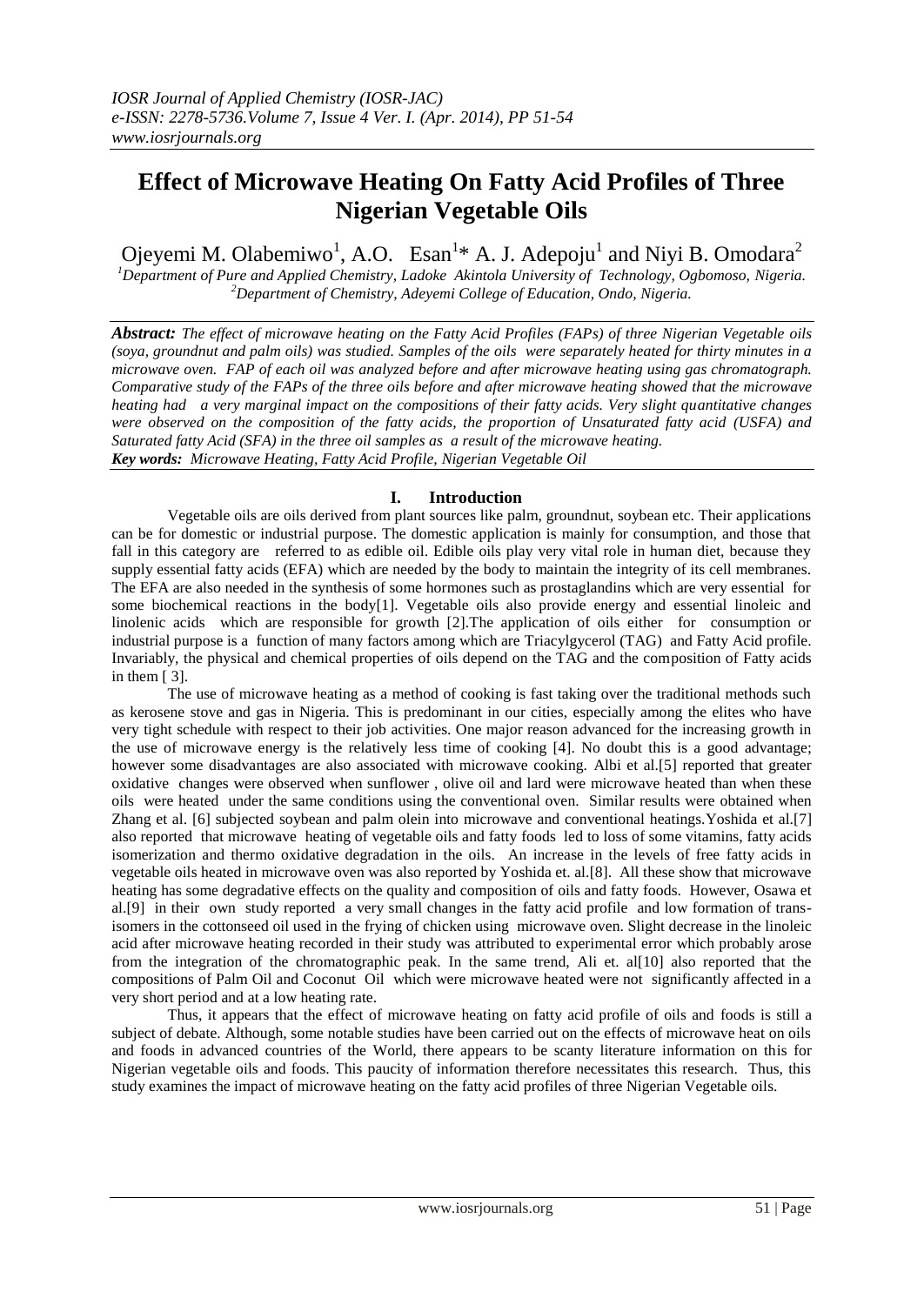#### **Materials**

### **II. Materials And Methods**

Three brands of edible oils, which include palm oil(PO), soybean oil(SO) and groundnut oil(GO) were purchased at a local market called Wazobia market situated along Ogbomoso – Ilorin road in Ogbomoso, Nigeria. Two liters (2L) each of the samples were purchased and used for the study.

### **III. Microwave Heating**

The microwave oven is a Haier Thermocool (23L) model with 800 W effective power output. 250ml each of the edible oil samples was weighed and treated in the microwave oven at 100% power level (800W) for 30 minutes. 20ml of each of the oil samples was placed in a beaker, and heated in the microwave oven for thirty minutes. Each sample was removed from the oven and immediately placed in a dessicator to cool it down to room temperature. Thereafter, each of the cooled samples was kept in a dark vial in a refrigerator pending analysis.

#### **IV. Fatty Acid Methyl Ester Analysis**

Preparation of Fatty Acid Methy Esters (FAMEs) was carried out according to the modified method of Dauqan et al.[3]. Summarily, 50mg of the sample was esterified for five (5) minutes at  $95^{\circ}$ C with 3.4ml of the 0.5M KOH in dry methanol. The mixture was neutralized by using 0.7M HCl, followed by addition of 3ml of 14% boron triflouride in methanol. The mixture was heated for 5 minutes at the temperature of  $90^{\circ}$ C to achieve complete methylation process. The Fatty Acid Methyl Ester was thrice extracted from the mixture with redistilled n-hexane. The content was concentrated to 1ml for gas chromatography (GC) analysis.

#### **Gc Analysis**

The gas chromatography conditions of analysis are:  $0.1 \mu L$  of the clear supernantant of the prepared FAME was injected into the injection port of Hewlett Packard 6890 Gas Chromatography equipped with flame ionization dectector (FID) and powered with HP ChemStation. The oven temperature was programmed as follows: initial temperature at  $60^{\circ}$ C. First ramping at  $12^{\circ}$ C/min for twenty minutes and maintained for 2 minutes. This was followed by second ramping at  $15^{\circ}$ C/min for three minutes and maintained for 8 minutes. Injector and detector temperatures were  $250^{\circ}$ C and  $320^{\circ}$ C respectively. Identification of the FAMEs peaks was based on comparison of their retention times with those of a standard mixture supplied by the instrument manufacturer. While the results are expressed in % of areas of the methyl ester peaks

## **V. Results And Discussion**;

The effects of microwave heating on fatty acid profiles of three vegetable oils in Nigerian market are as shown in Table 1.The untreated soya oil had eleven different types of fatty acids and the percentage distributions of these fatty acids are also shown in the Table1. The most abundant of the fatty acids is Linoleic Acid C<sub>18.2</sub> (46.20%) followed by Oleic Acid C<sub>18.1</sub> (35.69%), while the least is Margaric Acid C<sub>17.0</sub> (0.02%). In the microwave heated sample, the percentage distribution of the fatty acids shows Linoleic Acid  $C_{18.2}$ (46.78%) as the highest followed by Oleic Acid  $C_{18.1}$  (37.14%) and the least is Margaric Acid  $C_{17.0}$ (0.02%). Comparing the control and treated samples , it is seen that Linoleic Acid C<sub>18.2</sub> and Oleic Acid C<sub>18.1</sub> in the heated sample experienced a slight increase in their concentrations, while Myristic Acid  $C_{14.0}$ , Linolenic Acid  $C_{18.3}$ , Arachidic Acid  $C_{20.0}$ , and Behenic Acid  $C_{22.0}$ , have their concentrations decreased slightly. The concentrations of Margaric Acid  $C_{17.0}$  and Lignoceric Acid  $C_{24.0}$  are unaffected by the Microwave heating. The results of fatty acid profiles of the samples of groundnut oil before and after microwave heating for 30 minutes are as presented in Table 1. In the control sample, fatty acids with relatively high concentrations are Oleic Acid C<sub>18.1</sub> ( 42.24%), Linoleic Acid C<sub>18.2</sub> (35.19%), and Palmitic Acid C<sub>16.0</sub> (12.29%), while Myristic Acid C<sub>14.0</sub> has the least concentration( 0.38%). In the heated sample, the concentration of Oleic Acid C<sub>18.1</sub> and  $C_{18.2}$  increased to 44.04 and 36.96% respectively while the concentration of Palmitic Acid  $C_{16.0}$  decreased to 10.02 %. Other fatty acids in the sample of the groundnut heated, that experienced a decrease in concentration are Myristic Acid C<sub>14.0</sub>, Stearic Acid C<sub>18.0</sub>, Arachidic Acid C<sub>20.0</sub> and Behenic Acid C<sub>22.0</sub>. The concentration of Myristic Acid  $C_{14.0}$  was mostly affected as it reduced from 0.38% to 0%.

In palm oil sample, nine fatty acids namely; Myristic  $(C_{14.0,})$ , Palmitic  $(C_{16.0})$ , Palmitoleic  $(C_{16.1})$ , Stearic( $C_{18.0}$ ), Oleic( $C_{18.1}$ ), Linoleic( $C_{18.2}$ ), Linolenic( $C_{18.3}$ ), Arachidic( $C_{20.0}$ ), Behenic ( $C_{22.0}$ ) were detected in the untreated (control) sample,Table 1. The most abundant of these fatty acids are palmtic and oleic acids with percentage concentrations of 41.36 and 40.23 respectively. The fatty acid profile of the unheated palm oil used in this study was similar to the result of the study of Egbal et al[8]. on Palm oil. A minor disparity in the result of this study and that of Egbal[8] is the detection of very little quantities of Caprylic,arachidic and Tricosanoic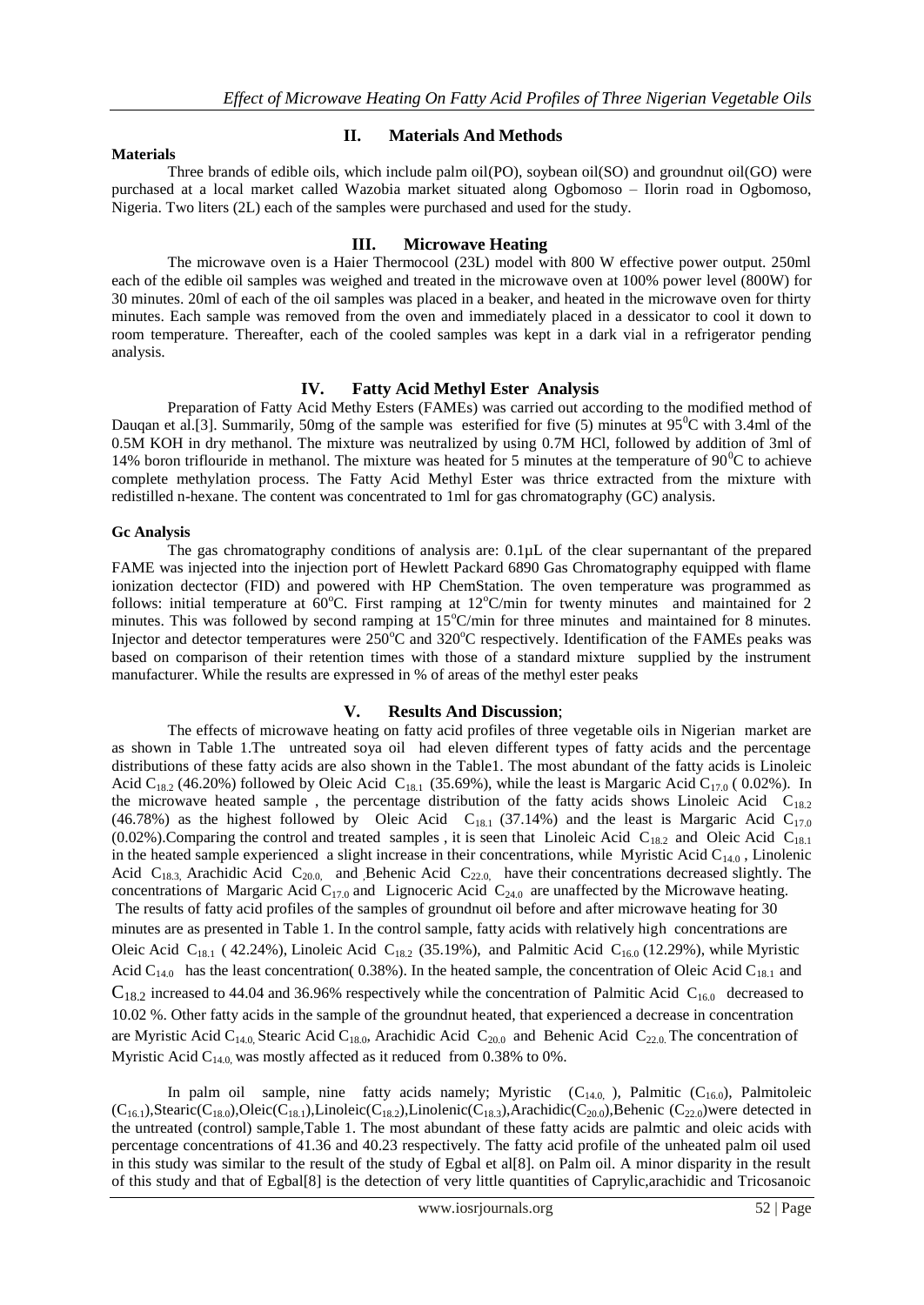acids in palm oil sample in their own study. Analysis of sample of palm oil subjected to 30 minutes microwave heating showed that the fatty acid composition of the oil remained unchanged in terms of number and type. However, a change in the proportion of each of the fatty acids was noticed. Thus, the effect of the heating was quantitative only, as no quanlitative change was observed on the composition of the oil( Table 1). Myristic, palmitic, stearic, arachnid and behenic acids experienced a decrease in their quantities when the oil was microwave heated for thirty minutes. On the other hand, palmitoleic, oleic,linoleic acid had a slight increase in their concentrations as a result of microwave heating for thirty minutes.

Generally, it can be inferred from Table 1. that the Fatty acid Profiles of the three Nigerian vegetable oils studied were not drastically modified by microwave heating. This inference is similar to the results of the study of Alfaia et al.[11] on beef. In their study of the effect of different methods of cooking, they showed that each method of cooking they used had a moderate impact on the Fatty acid Profiles of the beef. Ali et al.[10] also showed that no significant difference in the levels of some degradative indices were noted when palm olein was microwave heated for some minutes. Dostalova et al. [12] also reported that no substantial difference in Fatty acid profiles of some oils occurred during microwave heating. They ascribed the oxidative stability of vegetable oils to high content of linoleic acid.

Figure 3, shows comparison of %concentration of USFA and SFA before and after heating. There appears to be very little difference in the USFA and SFA of the samples before and after been heated by microwave oven. This observation is in agreement with the findings of Rodriguez-Estrada et al [13] who reported a very slight decrease in the ratio of USFA/SFA in the beef hamburgers which were cooked by microwave heating. Van de Vort et al. [14] also reported a decrease in degree of unsaturation of some edible oils subjected to microwave heating at 630Mw.

## **VI. Conclusion**

This study shows that microwave heating of the three Nigerian vegetable oils for 30 minutes caused a marginal decrease in the total SFA leading to a marginal increase in total USFA. Qualitatively, no change was noticed in the FAPs of the three oils after microwave heating except, in GO, where microwave heating led to disappearance of  $C_{14.0}$  in the heated GO. Very slight quantitative changes were observed in each of the fatty acids in the three oils after microwave heating. It thus, implies that microwave heating does not have adverse effect on the fatty acid profiles of the three Nigerian oils (SO, GO and PO).

## **VII. Appreciation**

The authors appreciate the assistance of Ogunsan A. Olufunso in the collection of samples and sample preparation. The technical supports of MULTI-ENVIRONMENT CONSULT, Ikorodu, Lagos, Nigeria are also appreciated.

| Effects of where wave Treating on Fatty Picture Fromes of 3 Fugerian Vegetable ons |             |                   |            |            |                          |            |            |            |            |            |            |                |
|------------------------------------------------------------------------------------|-------------|-------------------|------------|------------|--------------------------|------------|------------|------------|------------|------------|------------|----------------|
| <b>Sample</b>                                                                      | <b>Time</b> | <b>Fatty</b> acid |            |            |                          |            |            |            |            |            |            |                |
|                                                                                    | (min)       | $C_{14,0}$        | $C_{16,0}$ | $C_{16.1}$ | $C_{17,0}$               | $C_{18,0}$ | $C_{18,1}$ | $C_{18,2}$ | $C_{18,3}$ | $C_{20,0}$ | $C_{22,0}$ | $C_{241}$      |
| SO <sub>1</sub>                                                                    | $\Omega$    | 0.48              | 10.72      | 0.40       | 0.02                     | 4.87       | 35.69      | 46.20      | 0.73       | 0.34       | 0.22       | 0.34           |
|                                                                                    | 30          | 0.27              | 9.45       | 0.39       | 0.02                     | 4.38       | 37.14      | 46.78      | 0.72       | 0.29       | 0.21       | 0.34           |
|                                                                                    |             |                   |            |            |                          |            |            |            |            |            |            |                |
|                                                                                    |             |                   |            |            |                          |            |            |            |            |            |            |                |
| GO                                                                                 | $\Omega$    | 0.38              | 12.29      | 0.45       | $\overline{\phantom{a}}$ | 3.80       | 42.24      | 35.19      | 0.63       | 2.43       | 2.59       | $\overline{a}$ |
|                                                                                    | 30          | 0.00              | 10.02      | 0.76       | ۰                        | 3.27       | 44.04      | 36.96      | 0.66       | 2.11       | 2.16       | ٠              |
|                                                                                    |             |                   |            |            |                          |            |            |            |            |            |            |                |
|                                                                                    |             |                   |            |            |                          |            |            |            |            |            |            |                |
| P <sub>O</sub>                                                                     | $\Omega$    | 0.94              | 41.36      | 0.20       | $\overline{\phantom{a}}$ | 5.78       | 40.23      | 10.76      | 0.23       | 0.19       | 0.31       | $\overline{a}$ |
|                                                                                    | 30          | 0.22              | 38.29      | 0.45       | ۰                        | 4.07       | 44.13      | 11.81      | 0.87       | 0.01       | 0.16       | ٠              |
|                                                                                    |             |                   |            |            |                          |            |            |            |            |            |            |                |
|                                                                                    |             |                   |            |            |                          |            |            |            |            |            |            |                |

Effects of Microwave Heating on Fatty Acid Profiles of 3 Nigerian Vegetable oils

SO = Soybean Oil; GO =Groundnut Oil; PO = Palm Oil